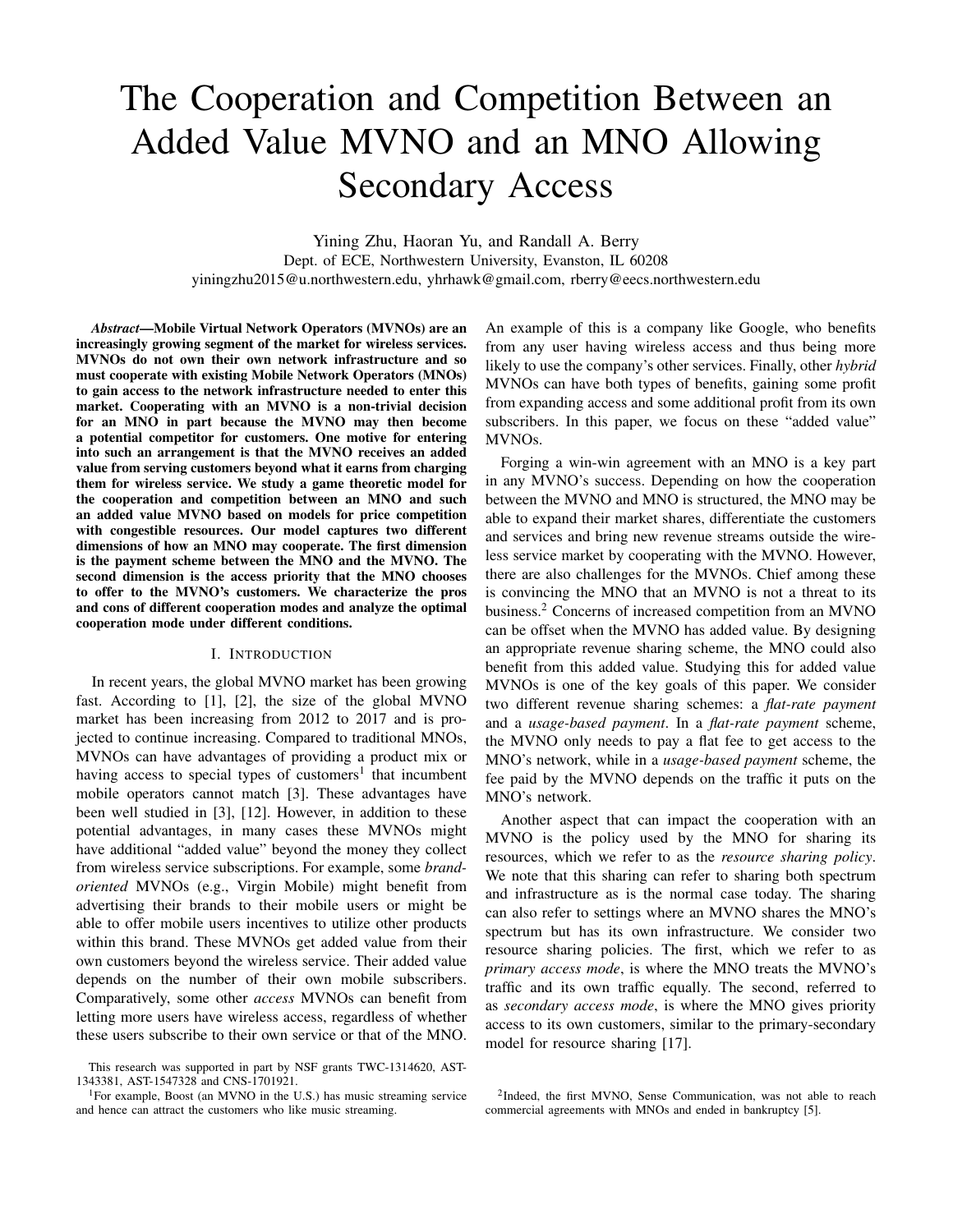# *A. Related Work*

There has been prior work, e.g., [12]–[15], that studied the economics of MNOs and MVNOs in the wireless market. For example, [13], [14] focused on the impact of the user type on the cooperation and competition of MNOs and MVNOs. Our paper models the strategic interaction between the MVNO and MNO, which was assumed to be given in [13] and [14], and focuses on the impact of the MNO's band resource, the MVNO's added value, and the cooperation mode. Reference [12] considered a strategic model of price competition between the MNO and MVNO. However, it focused on an MVNO that attracts a different market segment of users compared to the MNO, instead of an added value MVNO as in our work. Futhermore, [12] assumed that the MNO charges the MVNO a usage-based payment with predetermined per source access fee and [15] assumed that MNO offers the MVNO secondary access with a flat-rate payment. However, in our paper, we model the payment between the MVNO and MNO as a decision of the MNO, and consider different resource sharing policies between the MNO and MVNO.

There has also been related work studying the competition among MNOs under different resource sharing policies but did not include MVNOs, e.g., [8]–[10], [16]–[18], [21], [22]. In this paper, we adopt the competition model in [8], [9], and model secondary access in a similar approach as in [10].

# *B. Contributions*

In this paper, we build a game theoretical model to study the cooperation and competition between an MNO and an added value MVNO. We consider the impact of the resource sharing policy and the payment scheme on their cooperation. In addition to this, we consider the option of *commitment*, which means that the MNO has the option to commit not to compete with the MVNO after the MVNO enters. If the MVNO and MNO agree to cooperate without any commitment, we also model the competition between them for customers. The main conclusions are as follows:

- Offering secondary access with the proper choice of payment scheme and commitment always provides the MNO with the largest possible profit compared to offering primary access.
- When the MVNO's added value from its own customers is much larger than that from the MNO's customers, the MNO should choose the flat-rate payment scheme.
- When the MVNO's added value from its own customers and the MNO's customers are small and close, the payment scheme should be chosen based on the band resource. If the band resource is limited, the MNO should choose the flat-rate payment scheme. If the band resource is abundant, the MNO should choose the usage-based payment scheme.

#### II. MODEL

In this paper, we focus on a case where there is one monopolist MNO, denoted as SP1, and one potential MVNO, denoted as SP2, having access to a common pool of customers.

We build a sequential game model to study the cooperation and competition between SP1 and SP2. We introduce the timing of the game as follows:

- Stage I: If SP1 could profit from cooperating with SP2, SP1 will decide a contract to offer to SP2 including (i) the *resource sharing policy*, (ii) *revenue sharing scheme* and (iii) whether to commit not entering at later stages. We consider two possible *resource sharing policies* (i.e., the primary access mode and secondary access mode) and two commonly used *revenue sharing schemes* (i.e., usage-based payment and flat-rate payment).
- Stage II: SP2 decides whether to sign the contract and become an MVNO.
- Stage III: If SP2 refuses to sign, SP1 will keep serving customers as a monopolist. If SP2 signs and SP1 has made a commitment not to compete with SP2, SP2 will set a price to maximize its profit as a monopolist. If SP2 signs and SP1 remains free to compete, they will set their prices for customers and compete for a common pool of customers.

## *A. Price Competition Model*

We first model the price competition between the SPs when SP2 enters as an MVNO. As in [8], [9], we assume that the SPs in the market compete for a common pool of customers to maximize their revenue. The customers are modeled as non-atomic users with a total mass of 1. Each customer can choose an SP considering the SPs *delivered price*, given by the sum of its service price and a congestion cost. Here, the congestion cost captures the customer dissatisfaction caused by the network delay. This term characterizes the SP's Quality of Service (QoS). As in [10], we assume that the congestion cost experienced by a customer depends on the number of customers served at each priority tier (where if primary access mode is used, all customers are at the same primary tier). For a user at the primary tier, its congestion cost is given by  $g(x^P)$ , where  $x^P$  denotes the mass of customers in the primary tier, and  $g(\cdot)$  is a given increasing function. For a user at the secondary tier, its congestion cost is given by  $g(x^T)$ , where  $x^T = x^P + x^S$  is the total mass of customers being served, and  $x<sup>S</sup>$  is the mass of secondary users. This models the characteristic that the primary users do not experience any degradation due to the existence of the secondary users, while the secondary users do experience degradation due to the existence of the primary users. To simplify our analysis, as in [10], [11], we focus on the case where  $g(\cdot)$  is a linear function, i.e.,  $g(x) = \frac{x}{B}$ , where B is band resource, or spectrum utilization efficiency, increasing with the available bandwidth and technology level.

Each SPi will announce a price  $p_i$  for its service and seek to maximize its revenue. Each customer is identified as  $x$ ,  $x \in [0, 1]$ , with a reservation price for the service denoted by an inverse demand function  $P(x)$ . We assume that  $P(x)$  is linear and given by

$$
P(x) = 1 - x.\tag{1}
$$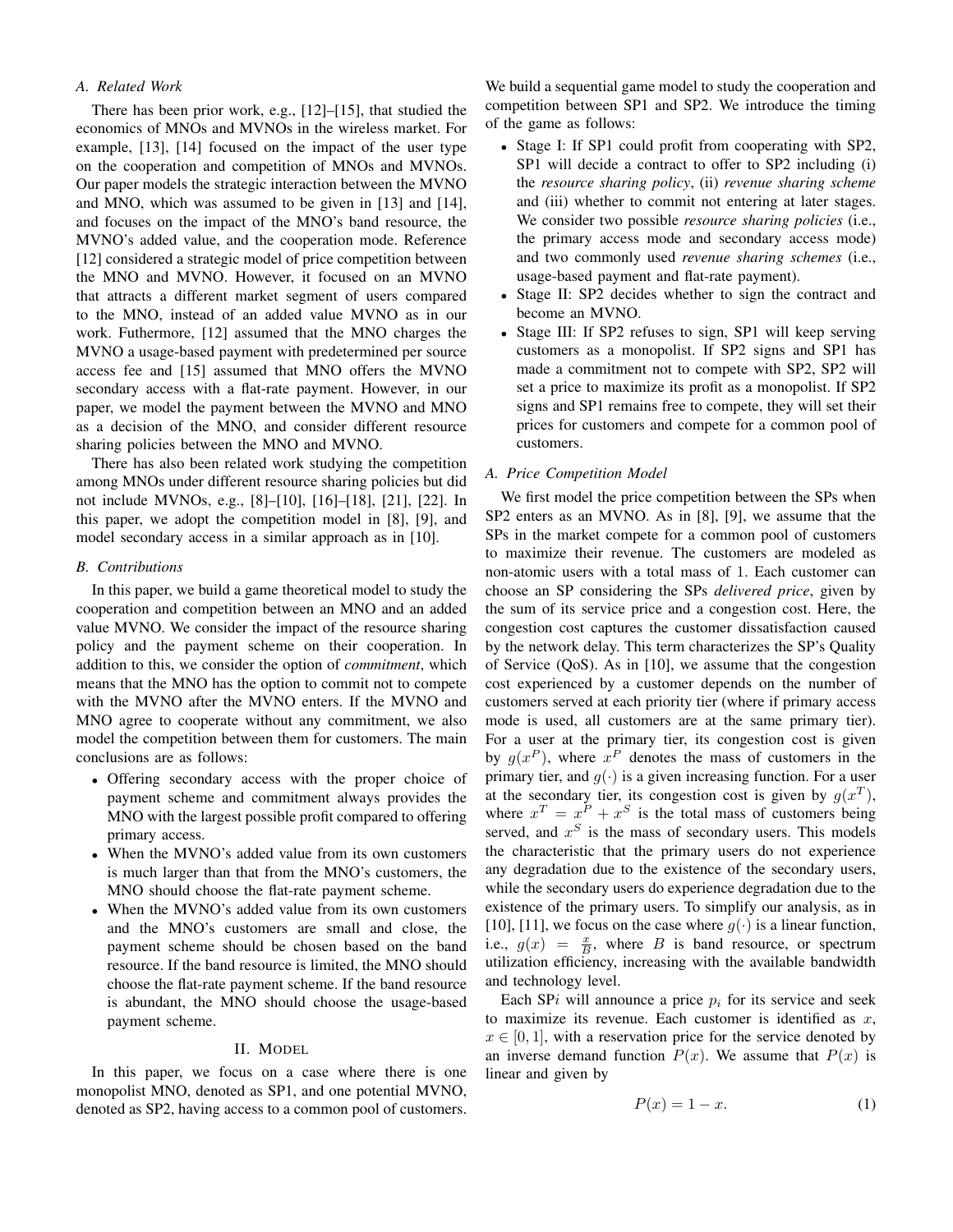A customer  $x$  will accept service if and only if the delivered price is no greater than its reservation price  $P(x)$  and seek to obtain service from the SP with the lowest delivered price. SP1 and SP2 will choose their service prices, i.e.,  $p_1$  and  $p_2$ , to compete for the customers if SP1 has not made a commitment not to compete. Let  $x_1$  and  $x_2$  denote the mass of customers that choose the service of SP1 and SP2, respectively. Given the SPs' resource sharing policy and prices, the customers' choices will reach a Wardrop Equilibrium (WE) [24], [25]. Specifically, if both SPs serve the market, their delivered prices should be the same. If any SP has a higher delivered price, it serves no customers.

To capture the WE in different resource sharing policies, we define a variable  $\alpha$ , where  $\alpha = 1$  indicates that SP1 offers primary access and  $\alpha = 0$  indicates that SP1 offers secondary access. We characterize the Wardrop Equilibrium conditions as follows:

$$
\begin{cases}\n\frac{x_1 + \alpha x_2}{B} + p_1 \ge 1 - x_1 - x_2, \\
\frac{x_1 + x_2}{B} + p_2 \ge 1 - x_1 - x_2, \\
x_1(1 - x_1 - x_2 - \frac{x_1 + \alpha x_2}{B} - p_1) = 0, \\
x_2(1 - x_1 - x_2 - \frac{x_1 + x_2}{B} - p_2) = 0, \\
x_1, x_2 \ge 0, \quad x_1 + x_2 \le 1.\n\end{cases}
$$
\n(2)

The equilibria will fall into one of three possible cases: (i) the *competition case*, where both SP1 and SP2 serve customers, (ii) the *agent case*, where only SP2 serves customers, and (iii) the *monopoly case*, where only SP1 serves customers. It can be verified that there always exists a unique Wardrop Equilibrium given service prices  $p_1$ ,  $p_2$ , and resource sharing policy  $\alpha$ . We denote the number of customers of each SP that satisfies the Wardrop Equilibrium condition as  $x_1^{\text{WE}}(\alpha, p_1, p_2)$ and  $x_2^{\text{WE}}(\alpha, p_1, p_2)$ .

If SP1 commits not to enter after SP2 enters, SP2 will serve as a new monopolist in stage III if it signs the contract. In this case,  $x_1 = 0$  and  $x_2$  needs to satisfy  $\frac{x_2}{B} + p_2 = 1 - x_2$ at equilibrium. We use another variable  $C$  to indicate SP1's commitment state. If  $C = 1$ , SP1 commits not to compete with SP2. If  $C = 0$ , SP1 makes no such commitment.

If SP2 does not accept the contract that SP1 offers, then  $x_2 = 0$  and SP1 remains a monopolist. In this case,  $x_1$  needs to satisfy  $\frac{x_1}{B} + p_1 = 1 - x_1$ . We use a variable  $S = 1$  to denote that SP2 signs the contract, and  $S = 0$  to indicate that SP2 does not sign the contract.

Combining these cases, we derive SP1's and SP2's market shares in stage III given the decisions in the former stages and service prices. We denote them by the following vector:

$$
\mathbf{x}(\alpha, C, S, p_1, p_2) =
$$
  
\n
$$
[S \cdot (1 - C) \cdot x_1^{WE}(\alpha, p_1, p_2) + (1 - S) \frac{(1 - p_1)B}{B + 1},
$$
  
\n
$$
S \cdot C \frac{(1 - p_2)B}{B + 1} + S \cdot (1 - C) x_2^{WE}(\alpha, p_1, p_2)].
$$

## *B. SPs' Profits and Revenue Sharing*

In addition to the prices the SPs charge for service, the profit of each SP will depend on the payment scheme used by SP1 to collect revenue from SP2 and also on the added value obtained by SP2 for both its own and SP1's customers. We consider two payment schemes between SP1 and SP2: the flat-rate payment scheme and the usage-based payment scheme. In the flat-rate payment scheme, the MVNO pays a fixed fee, denoted as A, to the MNO, and the MNO has the option of making a commitment about whether it would enter the market later. In the usage-based payment scheme, SP2 pays SP1 according to SP2's total traffic. This is also called a wholesale price scheme, which is commonly used in the current MVNO market [7]. We use  $p_d$  to denote the wholesale price that SP1 charges SP2 for each customer served by SP2.

In terms of the added value gained by the MVNO, we consider two components: a unit added value of  $k_2$  that SP2 obtains from each customer that uses its service and a unit added value of  $k_1$  that it obtains from each user of SP1's service. We assume that  $k_2 \geq k_1$ , as the MVNO can always get equal or more added value from its own customers. We can model the different types of MVNOs discussed in Sect. I by considering different values of  $k_1$  and  $k_2$ .

Thus, the SPs' profits are as follows:

$$
\Pi_1(x_1, x_2, p_1, A, p_d) = p_1 x_1 + A + p_d x_2,
$$
\n(3)  
\n
$$
\Pi_2(x_1, x_2, p_2, A, p_d) = p_2 x_2 + k_1 x_1 + k_2 x_2 - A - p_d x_2.
$$
\n(4)

Under the flat-rate payment scheme, we have  $p_d = 0$ , and under the usage-based payment scheme, we have  $A = 0<sup>3</sup>$ 

# *C. Problem Formulation*

In this subsection, we formulate the analysis of the threestage game using backward induction. In stage III, given SP2's signing decision (i.e.,  $S$ ) in stage II and the contract variables (i.e.,  $p_d$ , A,  $\alpha$ , and C), SP1 solves the following problem to maximize its profit:

$$
\max_{p_1 \in \mathbf{R}} x_1 p_1 + S(A + p_d x_2)
$$
 (5)  
s.t.  $[x_1, x_2] = \mathbf{x}(\alpha, C, S, p_1, p_2).$ 

At the same time, SP2 solves

$$
\max_{p_2 \in \mathbf{R}} S(p_2 x_2 + k_2 x_2 - (A + p_d x_2)) + k_1 x_1
$$
 (6)  
s.t.  $[x_1, x_2] = \mathbf{x}(\alpha, C, S, p_1, p_2).$ 

They will achieve a price equilibrium where neither of them can unilaterally change its service price to increase its profit. Note that there could be multiple equilibria in this stage. Since SP1 owns the spectrum and infrastructure, it has more market power. We assume that it can select the price equilibrium that satisfies the equilibrium condition when there are multiple equilibria. Thus, SP1 will select the price equilibrium that maximizes its profit in this stage and we denote this price equilibrium by a vector  $\mathbf{p}^{\text{PE}}(p_d, C, \alpha, S)$ .<sup>4</sup>

<sup>3</sup>Our work can be easily extended to the two-part tariff payment scheme by considering non-zero  $\overline{A}$  and  $p_d$ . However, the flat-rate payment scheme and the usage-based payment scheme are two most commonly used payment schemes in the current MVNO market, according to [7].

 $^{4}A$  will not affect the optimization problems (5) and (6) in stage III.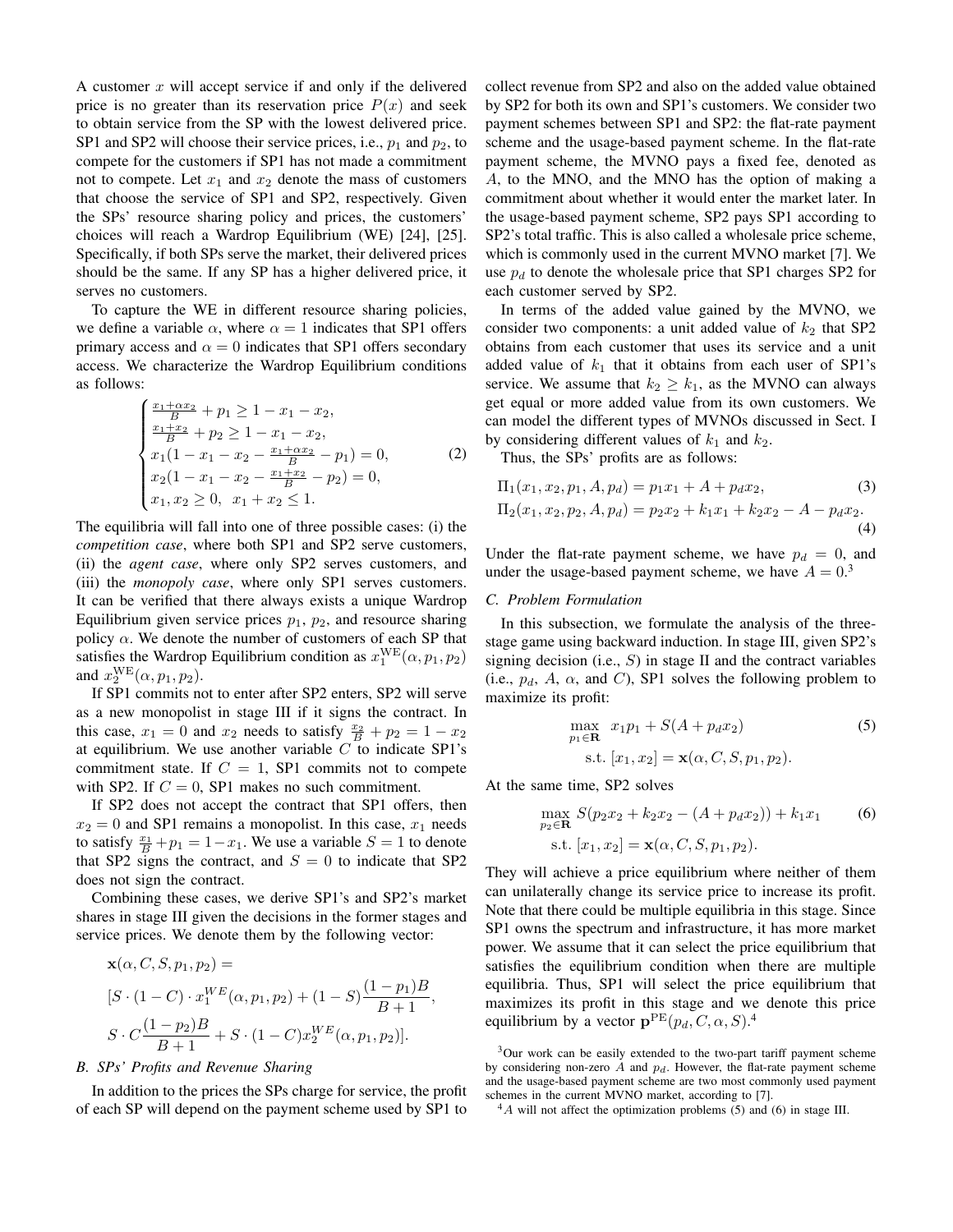In stage II, given the contract, SP2 solves the following problem:

$$
\max_{S \in \{0,1\}} S(p_2 x_2 + k_2 x_2 - (A + p_d x_2)) + k_1 x_1 \qquad (7)
$$
  
s.t.  $[x_1, x_2] = \mathbf{x}(\alpha, C, S, p_1, p_2),$   
 $[p_1, p_2] = \mathbf{p}^{\text{PE}}(p_d, C, \alpha, S).$ 

We denote the optimal signing decision as  $S^*(p_d, A, C, \alpha)$ .

In stage I, SP1 will choose the contract that maximizes its profit, considering SP2's signing and pricing decision in stages II and III. It solves the following problem:

max 
$$
x_1p_1 + S(A + p_dx_2)
$$
 (8)  
\ns.t.  $p_d \cdot A = 0$ ,  
\n $S = S^*(p_d, A, C, \alpha)$ ,  
\n $[p_1, p_2] = \mathbf{p}^{PE}(p_d, C, \alpha, S)$ ,  
\n $[x_1, x_2] = \mathbf{x}(\alpha, C, S, p_1, p_2)$ ,  
\nvar.  $p_d \in \mathbf{R}, A \in \mathbf{R}, C \in \{0, 1\}, \alpha \in \{0, 1\}$ . (9)

Note that C and  $\alpha$  are binary decision variables and either one of  $p_d$  and A needs to be 0 at the equilibrium. Thus, we will separately discuss these cases and compare SP1's profit in each case. We will first focus on the flat-rate case and compare the two resource sharing policies in Sect. III and Sect. IV. Then, we focus on the usage-based case and compare the two resource sharing policies in Sect. V and Sect. VI. Before getting into these, we first give the analysis of the benchmark case, where SP1 and SP2 do not cooperate, as this analysis of the benchmark case is the same for all cooperation modes. If SP1 or SP2 cannot profit more than the benchmark case, the cooperation contract will not be offered or signed in any cooperation mode.

## *D. Benchmark Case*

If SP1, the MNO, cannot profit more by cooperating with SP2, it should not cooperate. This can be realized by setting A or  $p_d$  high so that SP2 will refuse to cooperate, i.e.,  $S = 0$ . We denote this non-cooperation case as the benchmark case.<sup>5</sup> In this case, SP1 is the monopolist and solves the following problem:

$$
\max_{p_1} \Pi_1 = p_1 x_1
$$
  
s.t. 
$$
\frac{x_1}{B} + p_1 = 1 - x_1.
$$

We will have the following results at the equilibrium:<sup>6</sup>

$$
p_1^b = \frac{1}{2}, \qquad x_1^b = \frac{B}{2(1+B)}, \qquad (10)
$$

$$
\Pi_1^b = \frac{B}{4(1+B)}, \qquad \Pi_2^b = \frac{k_1B}{2(1+B)}.
$$
 (11)

<sup>5</sup>This is different from the monopoly case introduced before. In this benchmark case, SP1 does not cooperate with SP2 at all, so SP2 cannot provide wireless service. In the monopoly case, only SP1 serving the market is a result of the price competition between SP1 and SP2. Hence, SP1's prices in the benchmark case and monopoly case will be different.

 ${}^{6}$ Here, the superscript "b" denotes the price equilibrium in the benchmark case, where SP1 refuses any mode of cooperation with SP2.

# III. PRIMARY ACCESS WITH FLAT-RATE PAYMENT

In this section, we consider the scenario with primary access and a flat rate payment, i.e.,  $p_d = 0$  and  $\alpha = 1$ . We analyze the cases where  $C = 1$  and  $C = 0$  separately and get the following theorem.

Theorem 1. *If SP1 offers primary access with a flat-rate payment, there exists a win-win cooperation and SP1 should commit not to enter in stage III. SP1 will get a profit of*  $\frac{((1+k_2)^2-2k_1)B}{4(1+B)}$  by setting the flat fee to this amount.

We first analyze the case where SP1 commits not to enter in stage III and SP2 accepts the contract. By committing not to enter, SP1 can charge a larger flat fee from SP2 as they avoid a price war, and SP2 can simply maximize its profit  $\Pi_2$ as a monopolist if it accepts the contract. In this case,  $S = 1$ and SP2's problem in Stage III is as follows:

$$
\max_{p_2} p_2 x_2 + k_2 x_2 - A
$$
  
s.t. 
$$
\frac{x_2}{B} + p_2 = 1 - x_2.
$$

This yields  $p_2^{\text{PE}}(0,1,1,1) = \frac{1-k_2}{2}$  and  $\Pi_2 = \frac{(1+k_2)^2B}{4(1+B)} - A$ . Comparing this to  $\Pi_2^b$ , the maximum flat fee SP1 can charge to ensure SP2's signing is

$$
\frac{((1+k_2)^2 - 2k_1)B}{4(1+B)}.
$$
\n(12)

It can be easily verified that this flat fee is greater than  $\Pi_1^b$ . Thus, SP1 should cooperate with SP2.

We next analyze the case where SP1 does not commit. In this case, SP1 and SP2 will compete for customers in stage III, and the Wardrop Equilibrium conditions in (2) lead to

$$
x_1^{WE}(1, p_1, p_2) = \begin{cases} \frac{B(1-p_1)}{1+B}, & \text{if } p_1 < p_2, \\ \frac{B(1-p_2)}{2(1+B)}, & \text{if } p_1 = p_2, \\ 0, & \text{if } p_1 > p_2, \end{cases}
$$

and

$$
x_2^{WE}(1, p_1, p_2) = \begin{cases} \frac{B(1-p_2)}{1+B}, & \text{if } p_1 > p_2, \\ \frac{B(1-p_1)}{2(1+B)}, & \text{if } p_1 = p_2, \\ 0, & \text{if } p_1 < p_2. \end{cases}
$$

Here, we assume that SP1 and SP2 split the market evenly when they offer the same service and price.<sup>7</sup> Each SP's profit as a function of  $p_1$  and  $p_2$  is then given as follows:

$$
\Pi_1(p_1, p_2) = \begin{cases} p_1 \frac{B(1-p_1)}{1+B} + A, \text{ if } p_1 < p_2, \\ p_1 \frac{B(1-p_2)}{2(1+B)} + A, \text{ if } p_1 = p_2, \\ A, \text{ if } p_1 > p_2. \end{cases}
$$
\n
$$
\Pi_2(p_1, p_2) = \begin{cases} (p_2 + k_2) \frac{B(1-p_2)}{1+B} - A, \text{ if } p_2 < p_1, \\ (p_2 + k_2 + k_1) \frac{B(1-p_1)}{2(1+B)} - A, \text{ if } p_2 = p_1, \\ -A, \text{ if } p_2 > p_1. \end{cases}
$$

 $7$ In this case, the Wardrop equilibrium is not unique.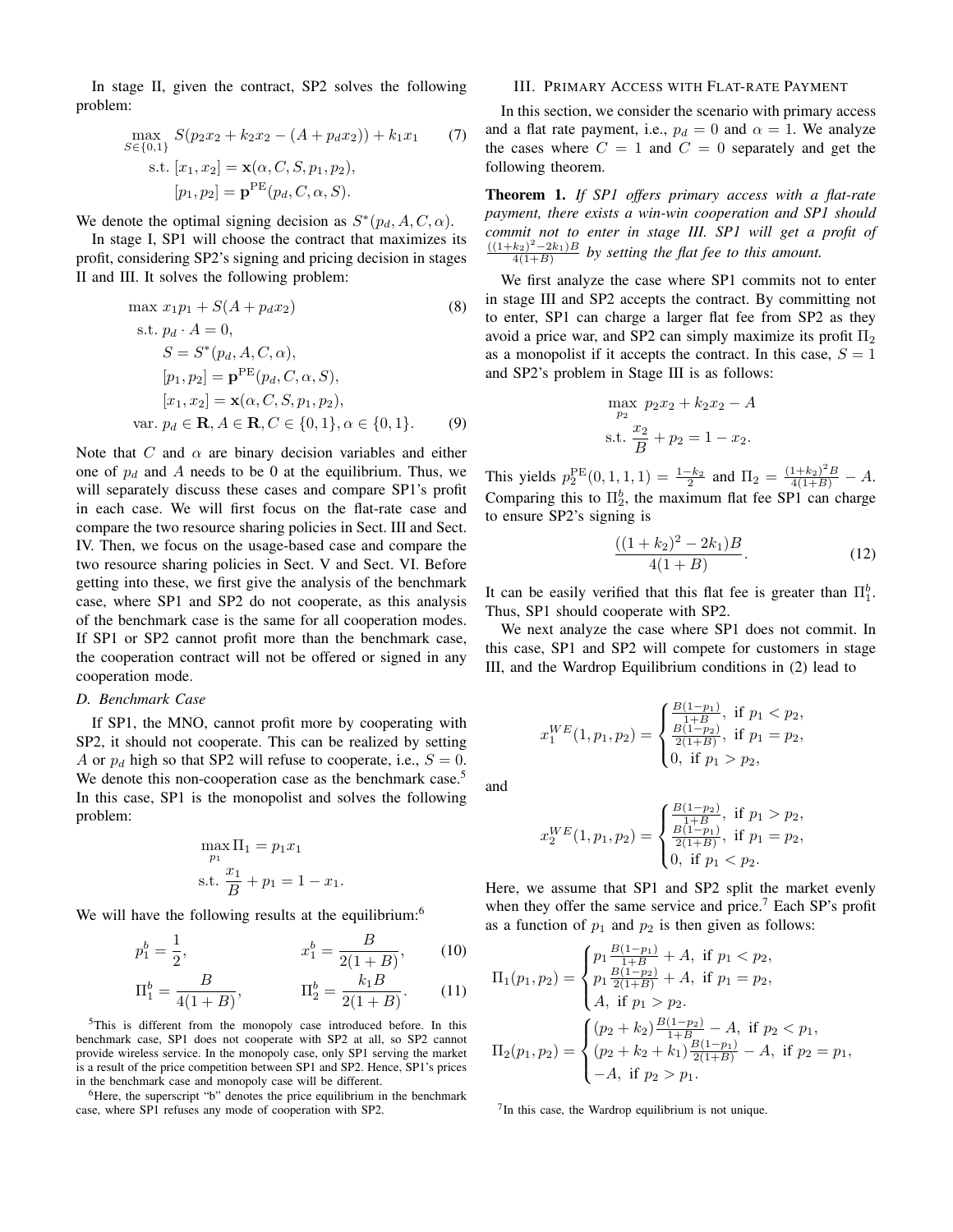From these, it can be seen that there can never be a price equilibrium where both SPs charge positive prices as they would both have an incentive to lower their prices to increase their profit. The only possible price equilibrium is that SP2 serves the whole market with a price slightly lower than 0, which leads to a profit  $\frac{k_2 B}{B+1} - A$ . Thus, SP1's profit without commitment is  $\frac{(2k_2-k_1)B}{2(B+1)}$ , which is lower than what SP1 can get when SP1 makes a commitment not to enter (as shown in (12)). Hence, SP1 should commit not to enter in the contract when offering primary access of its band resource to SP2 with a flat rate (where the fee should be set as in (12)).

#### IV. SECONDARY ACCESS WITH FLAT-RATE PAYMENT

In this section, we discuss the case where SP1 offers SP2 secondary access to its network with a flat-rate payment. Note that, if SP1 commits not to enter the market in stage III, SP2 will actually get primary access, which is the same as the scenario discussed in Sect. III.<sup>8</sup> Hence, under a flat-rate payment, offering secondary access should be no worse than primary access for SP1. More interestingly, we will show that in some cases, allowing secondary access may bring more profit for SP1 if both SP1 and SP2 serve the market in stage III. We first derive SP1's and SP2's market shares given their prices by setting  $\alpha = 0$  in (2) as follows:

$$
x_1^{WE}(0, p_1, p_2) = \begin{cases} \frac{B}{1+B}(1-p_1), & \text{if } p_1 < p_2, \\ \frac{B^2}{1+B}p_2 - Bp_1 + \frac{B}{1+B}, & \text{if } p_2 \le p_1 \le \frac{1+Bp_2}{1+B}, \\ 0, & \text{if } p_1 > \frac{1+Bp_2}{1+B}, \end{cases}
$$
(13)

$$
x_2^{WE}(0, p_1, p_2) = \begin{cases} 0, & \text{if } p_2 > p_1 \\ B(p_1 - p_2), & \text{if } \frac{1+B}{B}p_1 - \frac{1}{B} \le p_2 \le p_1, \\ \frac{B}{1+B}(1-p_2), & \text{if } p_2 < \frac{1+B}{B}p_1 - \frac{1}{B}. \end{cases}
$$
(14)

The above three cases correspond to the three competition cases introduced in Sect. II-A: monopoly case, competition case, and agent case. The price equilibrium in stage III cannot be in the monopoly case, as SP2 can always make its price a bit lower than SP1 to increase its profit. In the agent case, SP1 ends up serving no customers. Thus, all its profit comes from SP2's flat-rate payment. This payment should not be greater than that generated by making a commitment, where SP2 optimizes its revenue without competition. Hence, SP1 may get a higher profit by competing with SP2 only in the competition case. We introduce the following theorem.

Theorem 2. *If SP1 offers SP2 secondary access with a flatrate payment and competes with SP2 in stage III, SP1 and SP2 will set prices*

$$
p_1^{\text{PE}}(0,0,0,1) = \frac{B^2 k_1}{(1+B)(4+3B)} + \frac{2-Bk_2}{4+3B},
$$
  

$$
p_2^{\text{PE}}(0,0,0,1) = \frac{1+2Bk_1 - 2k_2 - 2Bk_2}{4+3B},
$$

<sup>8</sup>To keep consistency, we still allow commitment in the analysis. However, readers should note that SP1's requirement for keeping its own traffic's priority makes no difference, as it will not enter the market in stage III.

*and both will serve customers if and only if*

$$
k_2 < \frac{2}{B} + \frac{Bk_1}{1+B}.\tag{15}
$$

If condition (15) does not hold, the price equilibrium is not in the competition case, and SP1 should commit not to compete. Similar to Sect. III, SP1 will set the flat fee so that SP2 can get a slightly higher profit than that in the benchmark case. The resulting flat fee is

$$
A = x_2(p_2 + k_2) + k_1 x_1 - \Pi_2^b,
$$

and the total profit of SP1 is then  $\Pi_1 = x_1p_1 +$ A, where  $[p_1, p_2] = \mathbf{p}^{\text{PE}}(0, 0, 0, 1)$  and  $[x_1, x_2] =$  $\mathbf{x}^{WE}(0, p_1^{PE}(0, 0, 0, 1), p_2^{PE}(0, 0, 0, 1))$ . Comparing  $\Pi_1$  with that in the commitment case (i.e., (12)), we have the following lemma.

Lemma 1. *If SP1 offers SP2 secondary access with a flat-rate payment, SP1 should serve customers in stage III if the band resource B is small and*  $k_2 < 2k_1 + \frac{1}{4}$ .

Due to SP2's added value, SP1 may get a larger profit by charging SP2 via the flat fee when staying out of the market in stage III. The reason is that the SPs avoid a price war and this increases SP2's profit. However, there are also benefits for SP1 to compete because of the use of secondary access. In our model, the second-tier customers will not degrade the quality of service of the first-tier customers. Thus, adding SP2 improves the utilization of the band and attracts more customers. The intuition of Lemma 1 is that when the band resource is limited, the secondary access helps improve the utilization of the band. The condition  $k_2 < 2k_1 + \frac{1}{4}$  indicates that when SP2's unit added values from SP1's and SP2's customers are close, SP1 can benefit more from the tiered usage of the resources than from making a commitment. However, when the band resource is abundant, the competition between SP1 and SP2 will lead to overuse of the spectrum and a large decrease of SP1's gain from the wireless service. In this case, SP1 will prefer not to compete with SP2 and make a commitment not to enter the market in stage I.

We next consider two special cases. The first case is  $k_1 =$ 0, where SP2 only has added value from its own customers (which applies to the brand-oriented MVNOs introduced in Sect. I). The second case is  $k_1 = k_2$ , where SP2's added value only depends on the size of the overall wireless market (which applies to the access MVNOs introduced in Sect. I).

Corollary 1. *If SP1 offers SP2 secondary access with a flatrate payment and the band resource is limited, SP1 should choose to serve customers in stage III when (i)*  $k_1 = 0$ ,  $k_2$  <  $\frac{1}{4}$ ; or (ii)  $k_1 = k_2$ .

This is a corollary of Lemma 1, implying that SP1 should keep serving customers if (i) SP2 is a brand-oriented MVNO with relative small added value, or (ii) SP2 is an access MVNO.

**Lemma 2.** *Suppose that*  $k_1 = 0$ *, if SP1 offers SP2 secondary access with a flat-rate payment, SP1 should commit not to* √ *enter in stage III when*  $k_2 > \frac{1}{4}$  *or*  $B > \frac{2\sqrt{10-2}}{9}$ .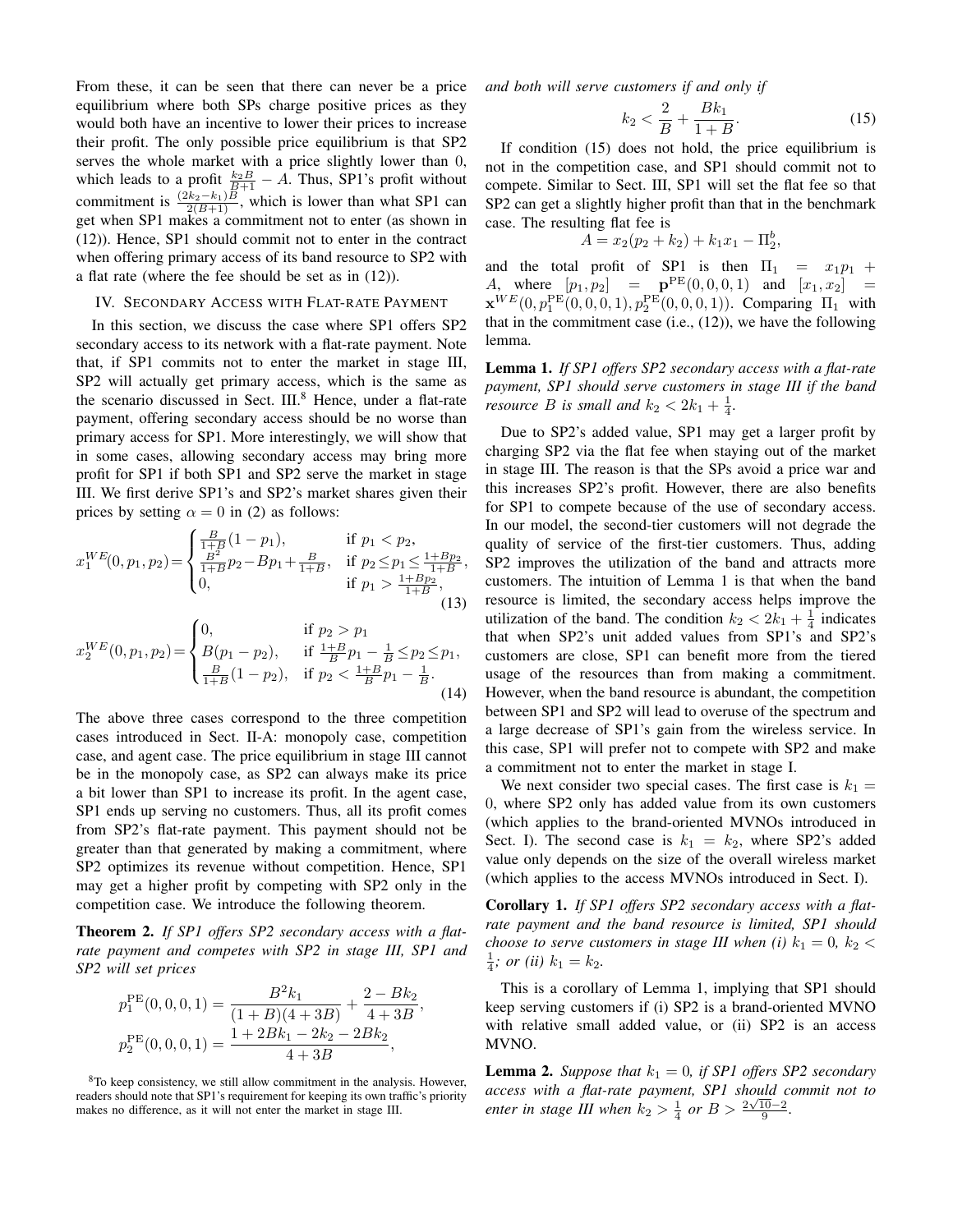This lemma gives two conditions under either of which SP1 should commit not to enter the market for a brand-oriented MVNO. The first condition is that SP2's unit added value from its own customers is greater than  $\frac{1}{4}$ ; the second condition is that the MNO's band resource is greater than  $\frac{1}{4}$ . The intuition is that there are two factors that incentivize SP1 to commit. The first factor is a large  $k_2$ , which brings a large profit to SP1 via the flat fee  $A$ . The second factor is a large  $B$ , which makes competition more harmful to SP1's profit.

## V. PRIMARY ACCESS WITH USAGE-BASED PAYMENT

In Sect. III and IV, we considered the flat-rate payment scheme under two different resource sharing policies. In this section and Sect. VI, we consider the usage-based payment scheme where SP2 pays SP1 according to the amount of customers it serves. In this section, we again consider primary access. We set  $\alpha = 1$  and  $A = 0$ , and consider  $C = 1$  and  $C = 0$  separately to solve Problem (5)-(8). We compare SP1's optimal profit in the cases when  $C = 1$  and  $C = 0$ . We introduce the following theorem.

Theorem 3. *If SP1 offers primary access with usage-based payment scheme, there exists a unique market equilibrium.* √ √ *If*  $k_1 < \frac{1}{2}$  or  $k_2 \geq k_1 + \sqrt{2k_1} - 1 + \sqrt{2k_1(\sqrt{2k_1} - 1)}$ *, SP1 should compete in stage III. At the equilibrium,*

$$
p_d^* = \frac{1 - k_1 + k_2}{2}
$$
,  $p_1^* = \frac{\overline{1 + k_1 - k_2}}{2}$ ,  $p_2^* = \frac{1 + k_1 - k_2}{2}$ 

.

*This leads to*  $\Pi_1 = \frac{B(1-k_1+k_2)^2}{4(1+B)}$  $\frac{(1-k_1+k_2)^2}{4(1+B)}$ .<sup>9</sup>

*If*  $3k_1 - 1 \le k_2 < k_1 + \sqrt{2k_1 - 1} + \sqrt{2k_1(\sqrt{2k_1} - 1)}$ *, SP1 will commit not to enter. If*  $k_2 \leq 3k_1-1$ , there is no difference *between making a commitment or not for SP1. The equilibrium of these two cases will be:*

$$
p_d^* = 1 + k_2 - \sqrt{2k_1}
$$
,  $p_2^* = 1 - \frac{\sqrt{2k_1}}{2}$ ,

and  $p_1^*$  needs to be greater than  $\frac{1}{2}$  if no commitment is made. *This leads to*  $\Pi_1 = \frac{B\sqrt{k_1}(1+k_2-\sqrt{2k_1})}{\sqrt{2}(1+B)}$ .

We include the detailed proof in our online technical report [26]. The insights here are when the unit added values from customers of both SPs are small, there exists no win-win cooperation under primary access with usage-based payment. When the unit added value from the customers of SP1 is small, but the unit added value from the customers of SP2 is large, SP1 should remain free to compete with SP2 in stage III. Actually, in this case, although SP1 announces a service price, it serves no customers in stage III. SP1 announces this price as a threat of entry, and makes SP2 lower its price to serve more customers. As SP2's payment to SP1 is based on the number of customers SP2 serves, SP1 gets more profit by remaining free to compete. However, when  $k_1$  and  $k_2$  are close, SP1's price threat is less powerful, because SP2 will have a large profit by just having added value from SP1's customers. In this case, SP1's price threat no longer matters when SP2 optimizes its profit in stage III. Thus, a commitment should do no worse than competing for SP1 when the unit added values from customers of both SPs are large and close to each other.

## VI. SECONDARY ACCESS WITH USAGE BASED PAYMENT

In this section, we consider the case when SP1 offers secondary access with a usage-based payment scheme. If SP1 commits, it will be the same as the primary access case studied in Sect. V-A. If SP1 does not commit, SP1 may still end up serving no customers, but its price will be a "threat of entry" for SP2. We are only interested in the equilibrium in the competition and agent cases, since the equilibrium in the monopoly case cannot lead to a profit larger than that in the benchmark case for SP1. Applying  $\alpha = 0$ ,  $C = 0$  and  $A = 0$ to Problem (5)-(8), we can use a similar method to solve the equilibrium using backward induction.

Due to space limit, we focus on an interesting special case of  $k_1$ ,  $k_2$ , and  $B$ , and include more details in our technical report [26]. In Sect. VII, we will provide more numerical analysis about SP1's optimal profit.

**Lemma 3.** If  $k_1 = 0$  and  $k_2 < \frac{3}{3B+2}$ , the equilibrium will *be the competition type. The optimal*  $p_d$  *that maximizes SP1's profit is:*

$$
p_d^* = \frac{4 + 9B}{2(8 + 9B)} + \frac{4 + 5B}{8 + 9B}k_2.
$$
 (16)

.

As for the service prices at equilibrium,  $p_1^{\text{PE}}(p_d^*, 0, 0, 1)$  can be derived by substituting (16) in

$$
\frac{(k_1-k_2)B^2+B(2-k_2)+2}{(1+B)(4+3B)}+\frac{(3B+2)p_d^*}{4+3B},
$$

and  $p_2^{\text{PE}}(p_d^*, 0, 0, 1)$  can be derived by substituting (16) in

$$
\frac{1+2B(k_1-k_2)-2k_2}{4+3B}+\frac{3(1+B)p_d^*}{4+3B}
$$

The intuition is that when  $k_2$  and the band resource are relatively small, the advantage of secondary access is noteworthy. This is because: (i) when  $k_2$  is small, the loss of added value is insignificant; (ii) when the band resource is limited, increasing the band resource efficiency is important.

## VII. COMPARISONS

By comparing SP1's profit calculated in Sect. III-Sect. V, we are able to get SP1's optimal resource sharing policy and payment scheme. In this section, we introduce both analytical results and numerical examples to show the comparison. We first introduce the following theorem.

**Theorem 4.** Let  $\Pi_1^{Pri-Flat}$ ,  $\Pi_1^{Pri-Usage}$ , and  $\Pi_1^{Sec-Flat}$ <br>be SP1's profit when it chooses to offer primary access *with a flat-rate payment, primary access with a usage-based payment, and secondary access with a flat-rate payment with the appropriate option of commitment in each case. We have*  $\Pi_1^{Sec-Flat} \geq \Pi_1^{Pri-Flat} \geq \Pi_1^{Pri-Usage}.$ 

<sup>&</sup>lt;sup>9</sup>We use an upper bar on a variable to denote a value that is greater than (and arbitrarily close to) this variable.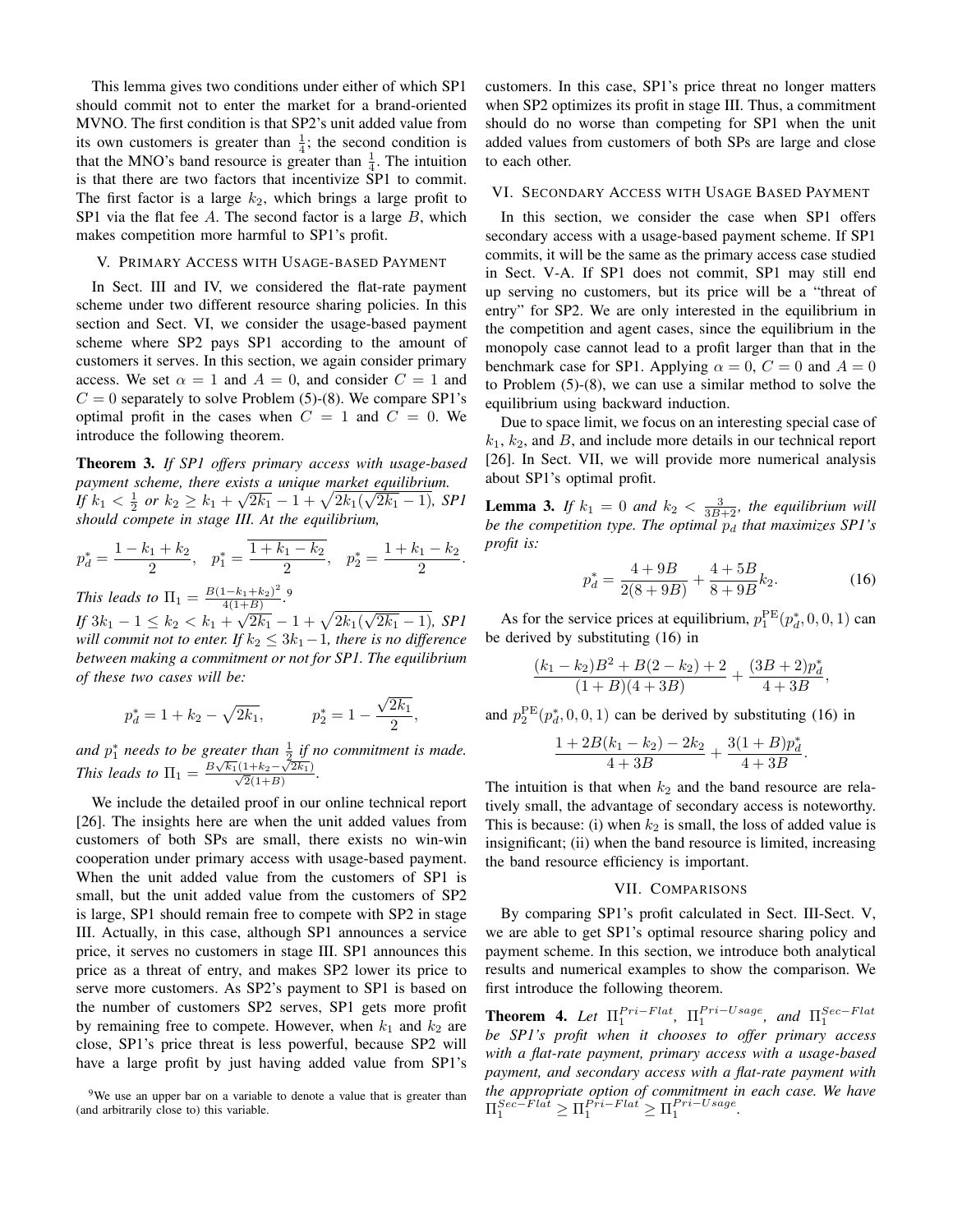

Fig. 1: SP1's profit improvement when facing the entry of a brand-oriented MVNO with  $k_1 = 0$  and  $k_2 = 0.1$ .

This theorem indicates that it is sufficient for SP1 to consider only two of the four possible combinations: (i) offering secondary access with a flat-rate payment or (ii) offering secondary access with a usage-based payment. First, under the flat-rate payment scheme, offering secondary access always leads to equal or more profit to SP1 than offering primary access. Under the flat-rate payment scheme, applying secondary access may increase SP1's profit when (i) the band resource is limited and (ii) SP2's unit added value from its own customers is not much larger than the unit added value from SP1's customers. Moreover, under primary access with a flat-rate payment, committing not to enter always brings more profit to SP1. As we also allow SP1 to offer secondary access with commitment, offering secondary access should be no worse than primary access under the flat-rate payment scheme. Second, if SP1 chooses to provide primary access to SP2, the flat-rate payment is always better than the usage-based payment for SP1. This can be shown by comparing SP1's profit analyzed in Theorem 1 with SP1's profit shown in (9).

Theorem 5. *In the optimal cooperation mode, the SPs' profits, customer surplus and social welfare do not decrease after the entry of SP2.*

This is intuitive as if SP1 and SP2 cooperate, they must both benefit from it. Customer surplus may increase as SP2 might have a lower service price. Thus, social welfare as the sum of SPs' profits and customer surplus should not decrease.

Next, we analyze SP1's choice of different cooperation modes when facing the different types of MVNOs introduced in Sect. I.

## *A. Brand-oriented MVNOs*

If SP2 is a brand-oriented MVNO, it only profits from its own customers. In Fig. 1, we assume that  $k_2 = 0.1$  and plot the improvement in SP1's profit over the benchmark case against B. Observe that secondary access with a flat-rate payment gives the most profit for all B. When the band resource is limited, SP1 should compete with SP2 in stage III to take



Fig. 2: SP1's profit improvement when facing the entry of an access MVNO with  $k_1 = 0.1$  and  $k_2 = 0.1$ .

advantage of the secondary resource sharing. When the band resource is not scarce, SP1 should commit not to enter. In this case, providing primary access with either revenue sharing scheme generates the same profit as secondary access with a flat-rate payment for SP1 because of the commitment. This is consistent with Lemma 1 and Corollary 1. Also, note that offering primary access with a usage-based payment gives the same result when the band resource is not scarce. For all the cooperation contracts SP1 might offer, SP1 extracts nearly all of SP2's profits.

## *B. Access MVNOs*

An access MVNO's profit is only affected by the number of wireless users, i.e.,  $k_1 = k_2$ . For this case, in Fig. 2, we plot SP1's improvement in profit over the benchmark versus B when  $k_1 = k_2 = 0.1$ . From the figure, we observe that SP1's profit is always maximized under secondary access without commitment. When the band resource is limited, SP1 should charge a flat fee to extract SP2's added value as much as possible. However, when the band resource is not scarce, SP1 should choose a usage-based payment scheme. The intuition is that when the band resource is abundant, competition could cause significant revenue loss. A usagebased payment takes advantage of revenue sharing and reduces the loss caused by competition, because SP1 also profits from SP2's customers. In this case, SP2 has an increased profit compared to the benchmark case. Note that SP1 will choose a usage-based payment to ease the competition only if  $k_1$  and  $k_2$  are relatively small. Since SP2 has an added value per customer, letting SP2 enter the market causes a drop in the service price, which leads to more customers being served. If  $k_1$  and  $k_2$  are large, the gain from these new customers is large. In this case, SP1 will prefer a flat-rate payment, since this enables it to extract almost all of SP2's added value. To avoid the revenue loss caused by competition, SP1 would rather commit not to enter in stage III. Using a usage-based payment can also reduce competition, however, this shares some of the revenue from added value to SP2, which reduces SP1's profit. An example with  $k_1 = k_2 = 0.4$  is shown in Fig. 3.